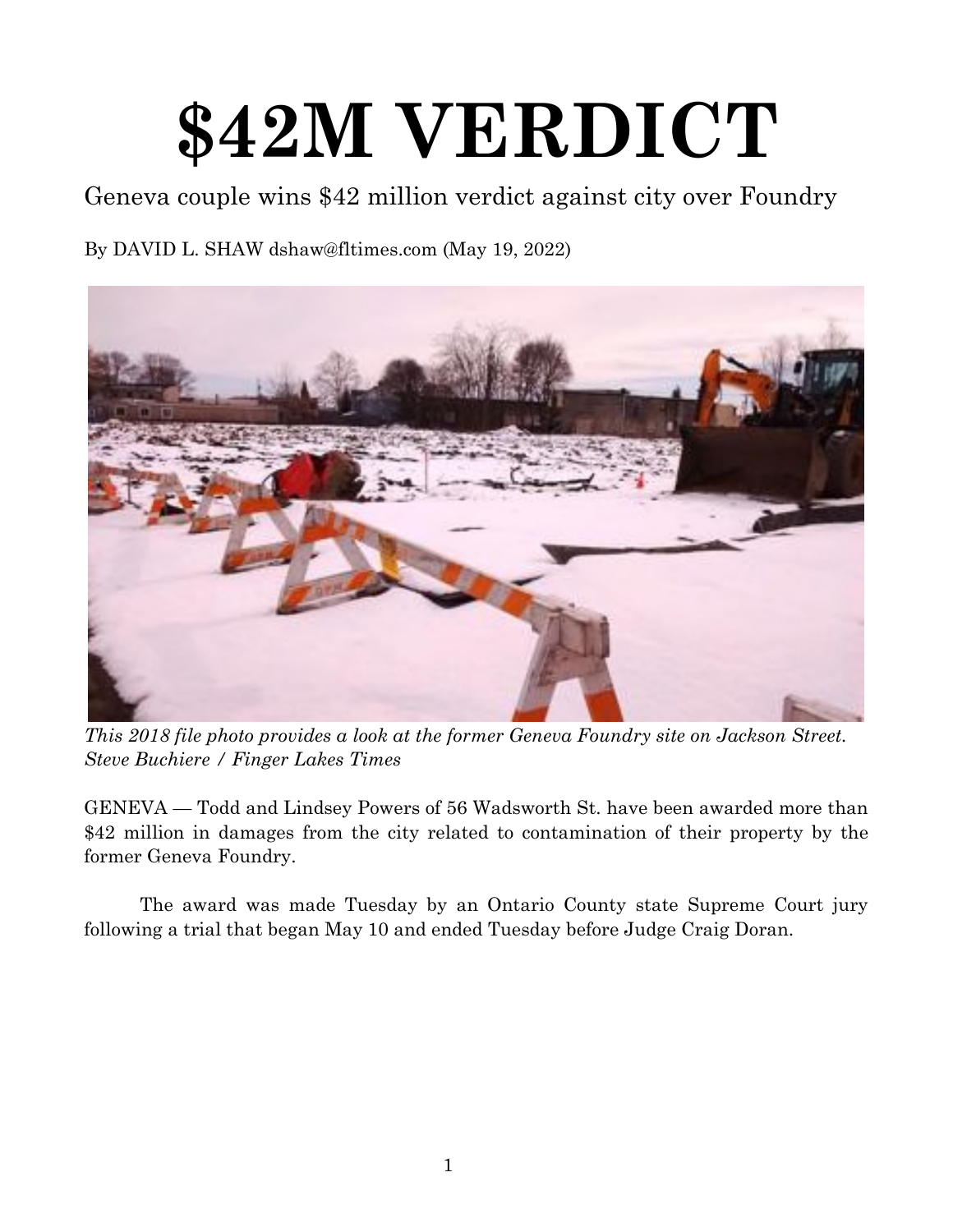The jury answered "yes" to these questions:

• Was the city of Geneva's statement that the property located at 56 Wadsworth St. was fit for redevelopment incorrect?

• Did the city of Geneva fail to use reasonable care ensuring that its statement was correct?

• Did Todd and Lindsey Powers hear or read the city of Geneva's statement?

• Did the city of Geneva know or would a reasonable person in the city of Geneva's position have known that Todd and Lindsey Powers would rely on the statements in purchasing the property at 56 Wadsworth Street?

• Did Todd and Lindsey Powers rely on the city of Geneva's statement?

• Was Todd and Lindsey Powers reliance on the city of Geneva's statement reasonable?

• Did Todd and Lindsey Powers suffer damage as a result of their reliance on the city of Geneva's statement?

The jury then was asked how much money should be awarded for those damages.

Todd Powers was awarded \$5 million for pain and suffering and \$1 million for expenses incurred from the date of the city's statement to the date of the verdict, as well as getting another \$26 million for pain and suffering and \$5 million for expenses incurred for damages from the date of the verdict to be incurred in the future, a period said to be 26 years.

The jury award Lindsey Powers \$175,000 in damages for loss of consortium from the date of the city's statement to the date of the verdict. She also was awarded \$5 million for loss of consortium from the date of the verdict to be incurred in the future, a time said to be 26 years.

The grand total: \$42,175,000.

"We obviously are disappointed with the outcome of the trial and will take appropriate steps to protect the city's interest, including consideration of an appeal," James Youngs, an attorney with the Hancock Estabrook law firm who represented the city, wrote in an email to *the Times*.

Todd Powers declined to comment Wednesday, but said he likely would make a statement in the next few days.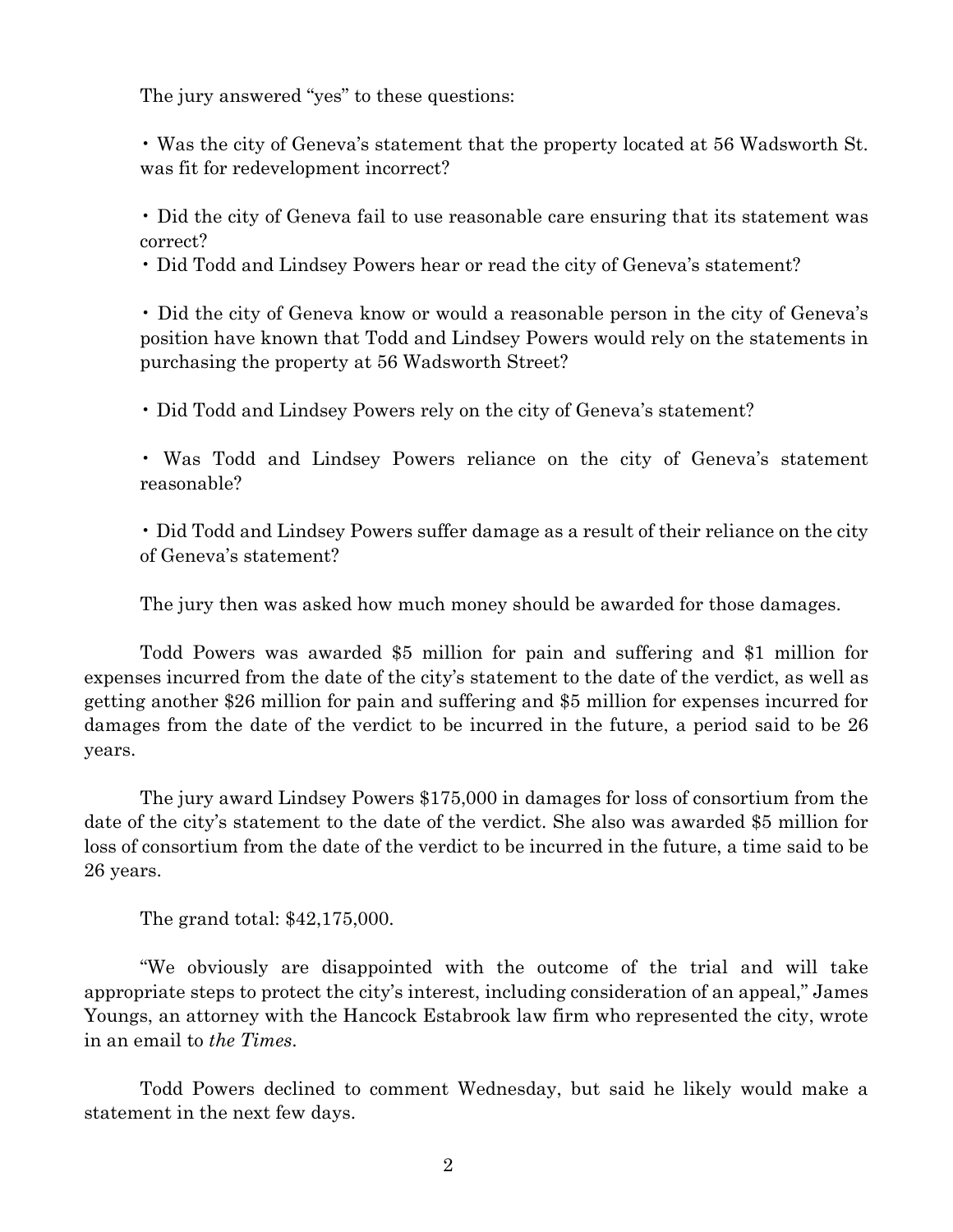"The evidence established that the city of Geneva knew or should have known that the property sold to my clients was contaminated with lead," said Steve Williams of the Smith Sovik law firm in Syracuse, who represented the Powers in the litigation. "The lead, along with other harmful metals, settled on the property after drifting from the smoke stacks of the old Geneva Foundry, which had operated in the neighborhood for decades.

"Before my clients purchased the vacant lot, which neighbored their home, the city stated that it was safe for redevelopment. The jurors concluded that the city was negligent to have made such an inaccurate and untrue statement about the property. Todd and Lindsey relied on the misrepresentation when purchasing the property and building on it."

Williams said Todd Powers excavated the property by hand to build a driveway pad, a garage and other home improvement projects.

"His work in contaminated soil caused him to suffer from lead poisoning, which resulted in significant and permanent health problems," Williams said. "For the rest of his life, Todd will experience cognitive difficulties, memory loss, frequent vomiting, stomach and intestinal pain, diarrhea and a host of other conditions. He will never again be the hardworking, self-reliant man he once was, and the jury's award reflects that fact."

The Powers sued the city and former City Manager Matt Horn in 2019. In February 2020, Rochester-based state Supreme Court Justice Charles Schiano Jr. removed Horn as a defendant and dismissed seven of the eight causes of action. That left the cause of negligence against the city.

The Foundry operated at 23 Jackson St. from 1868 to 1988. In the 1940s, part of the site was a coal yard. To melt iron and cast-iron objects, the Foundry burned coal and later coke, mixed in layers with unrefined and scrap metal iron and flux in a cupola-type furnace. The process operated without air-emission controls until 1970, and state Department of Environmental Conservation officials said the controls put into place were inadequate.

Ash particles from the foundry stack settled on the site and in surrounding neighborhoods. Contamination was found on 244 individual properties, mostly residential, along with some churches, businesses, and a park. The off-site contamination area consisted of south of Lewis Street to north State Street, and from properties west of Genesee Street to east of Wadsworth Street.

Contaminants at the Foundry site were identified as polycyclic aromatic hydrocarbons, chromium, lead, mercury and arsenic. Lead and arsenic were the primary contaminants at the offsite properties.